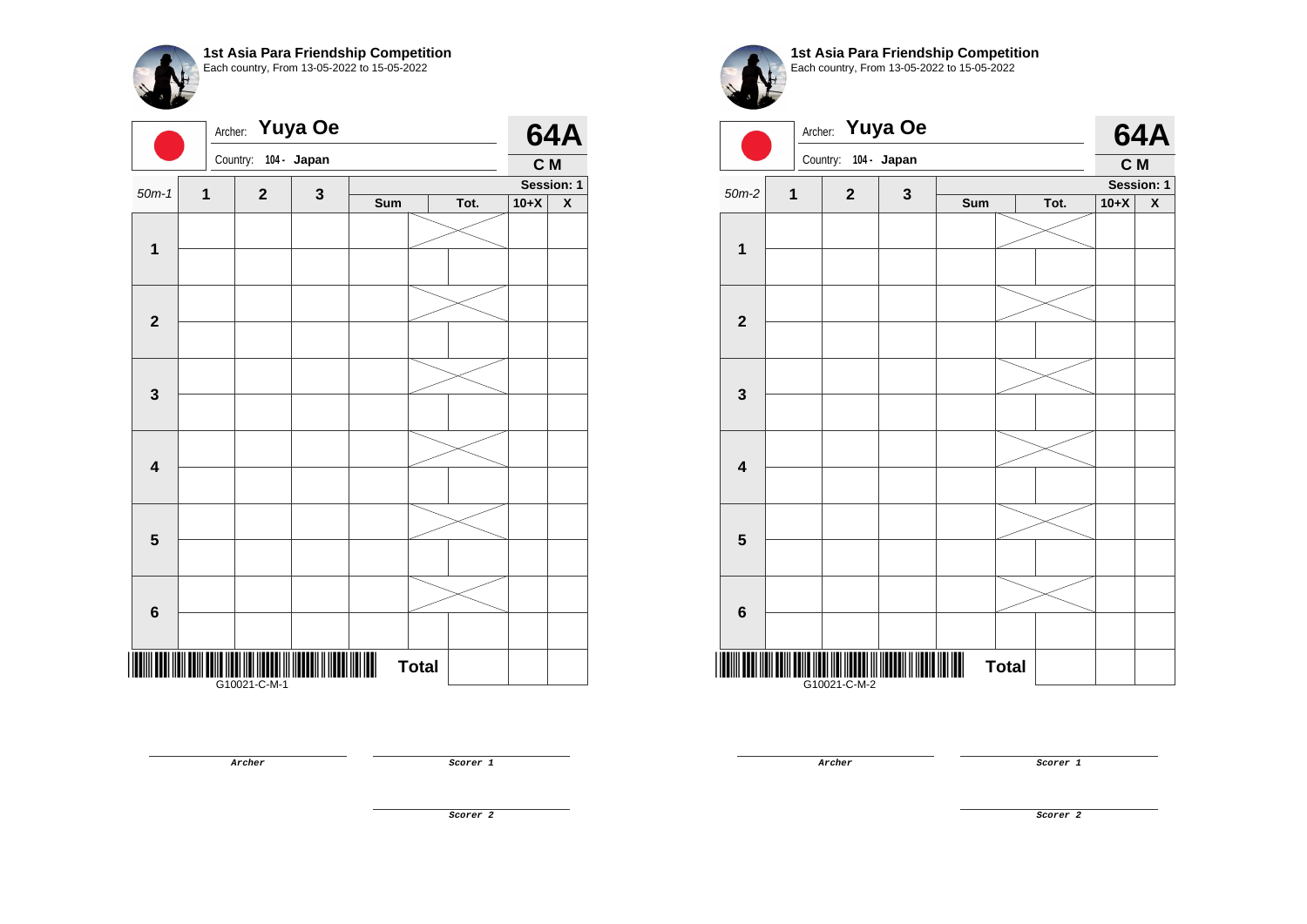|                         | Archer:      |                          | Aya Shinohara |     |              |            |        | <b>65A</b>              |
|-------------------------|--------------|--------------------------|---------------|-----|--------------|------------|--------|-------------------------|
|                         | Country:     |                          | 104 - Japan   |     |              |            | C W    |                         |
| $50m-1$                 | $\mathbf{1}$ | $\mathbf{2}$             | 3             |     |              | Session: 1 |        |                         |
|                         |              |                          |               | Sum |              | Tot.       | $10+X$ | $\overline{\textbf{X}}$ |
|                         |              |                          |               |     |              |            |        |                         |
| $\mathbf{1}$            |              |                          |               |     |              |            |        |                         |
|                         |              |                          |               |     |              |            |        |                         |
|                         |              |                          |               |     |              |            |        |                         |
| $\mathbf{2}$            |              |                          |               |     |              |            |        |                         |
|                         |              |                          |               |     |              |            |        |                         |
|                         |              |                          |               |     |              |            |        |                         |
|                         |              |                          |               |     |              |            |        |                         |
| 3                       |              |                          |               |     |              |            |        |                         |
|                         |              |                          |               |     |              |            |        |                         |
|                         |              |                          |               |     |              |            |        |                         |
| $\overline{\mathbf{4}}$ |              |                          |               |     |              |            |        |                         |
|                         |              |                          |               |     |              |            |        |                         |
|                         |              |                          |               |     |              |            |        |                         |
|                         |              |                          |               |     |              |            |        |                         |
| 5                       |              |                          |               |     |              |            |        |                         |
|                         |              |                          |               |     |              |            |        |                         |
|                         |              |                          |               |     |              |            |        |                         |
| $6\phantom{1}$          |              |                          |               |     |              |            |        |                         |
|                         |              |                          |               |     |              |            |        |                         |
|                         |              |                          |               |     |              |            |        |                         |
|                         |              | <br> -<br>  G10023-C-W-1 |               | I   | <b>Total</b> |            |        |                         |

**1st Asia Para Friendship Competition** Each country, From 13-05-2022 to 15-05-2022



**Archer Scorer 1** 

**Archer Scorer 1** 

**Scorer 2**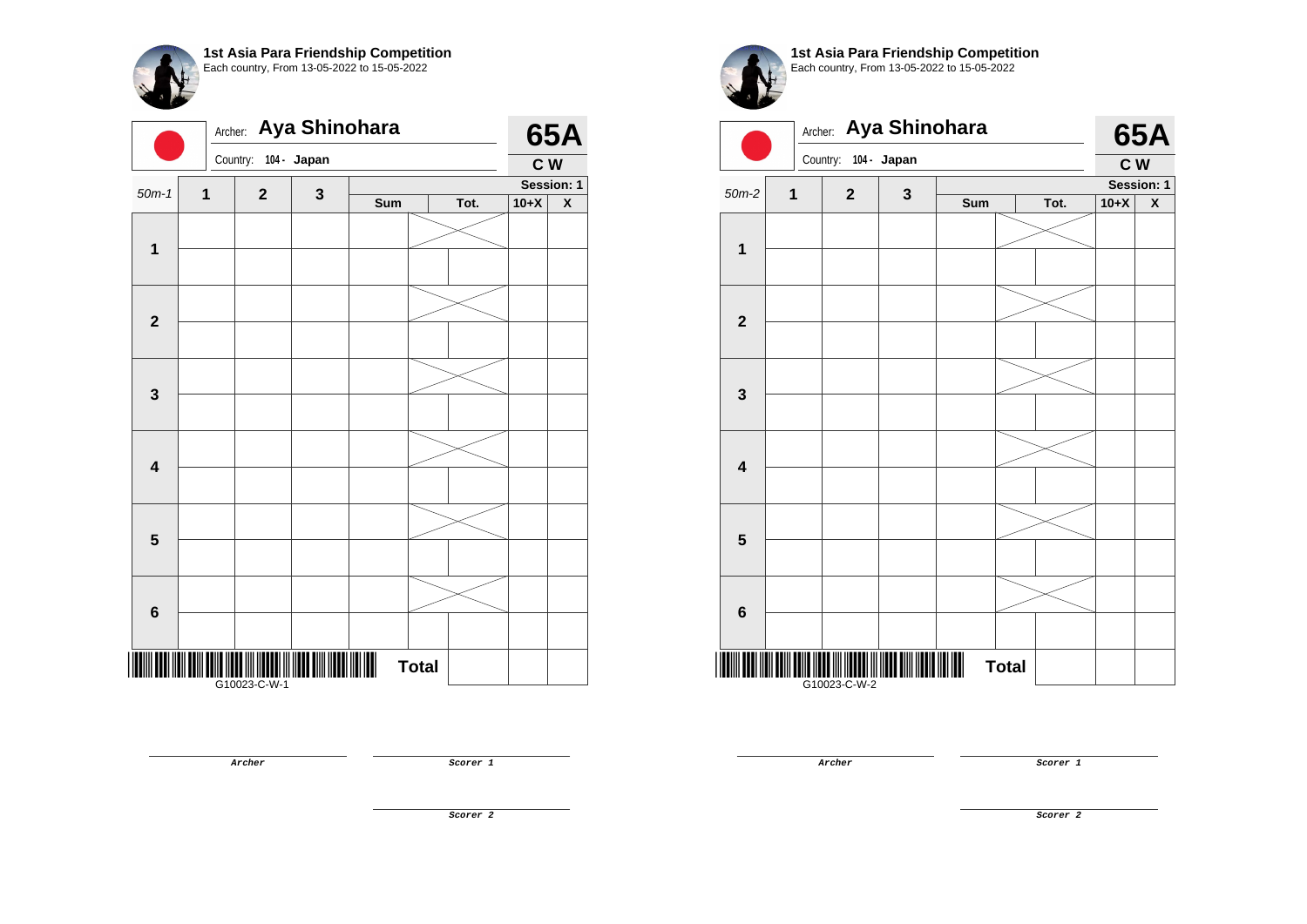| Atsuya Yaguchi<br>Archer: |   |              |             |     |              |      |        | <b>37A</b>              |
|---------------------------|---|--------------|-------------|-----|--------------|------|--------|-------------------------|
|                           |   | Country:     | 104 - Japan |     |              |      | R M    |                         |
| $70m-1$                   | 1 | $\mathbf{2}$ | 3           |     |              |      |        | Session: 1              |
|                           |   |              |             | Sum |              | Tot. | $10+X$ | $\overline{\textbf{X}}$ |
|                           |   |              |             |     |              |      |        |                         |
| $\mathbf{1}$              |   |              |             |     |              |      |        |                         |
|                           |   |              |             |     |              |      |        |                         |
|                           |   |              |             |     |              |      |        |                         |
| $\mathbf{2}$              |   |              |             |     |              |      |        |                         |
|                           |   |              |             |     |              |      |        |                         |
|                           |   |              |             |     |              |      |        |                         |
| $\mathbf{3}$              |   |              |             |     |              |      |        |                         |
|                           |   |              |             |     |              |      |        |                         |
|                           |   |              |             |     |              |      |        |                         |
| $\overline{\mathbf{4}}$   |   |              |             |     |              |      |        |                         |
|                           |   |              |             |     |              |      |        |                         |
|                           |   |              |             |     |              |      |        |                         |
|                           |   |              |             |     |              |      |        |                         |
| $\overline{\mathbf{5}}$   |   |              |             |     |              |      |        |                         |
|                           |   |              |             |     |              |      |        |                         |
|                           |   |              |             |     |              |      |        |                         |
| 6                         |   |              |             |     |              |      |        |                         |
|                           |   |              |             |     |              |      |        |                         |
| ║                         |   |              |             |     | <b>Total</b> |      |        |                         |
|                           |   | G10025-R-M-1 |             |     |              |      |        |                         |

**Archer Scorer 1** 



**1st Asia Para Friendship Competition** Each country, From 13-05-2022 to 15-05-2022



**Archer Scorer 1** 

**Scorer 2**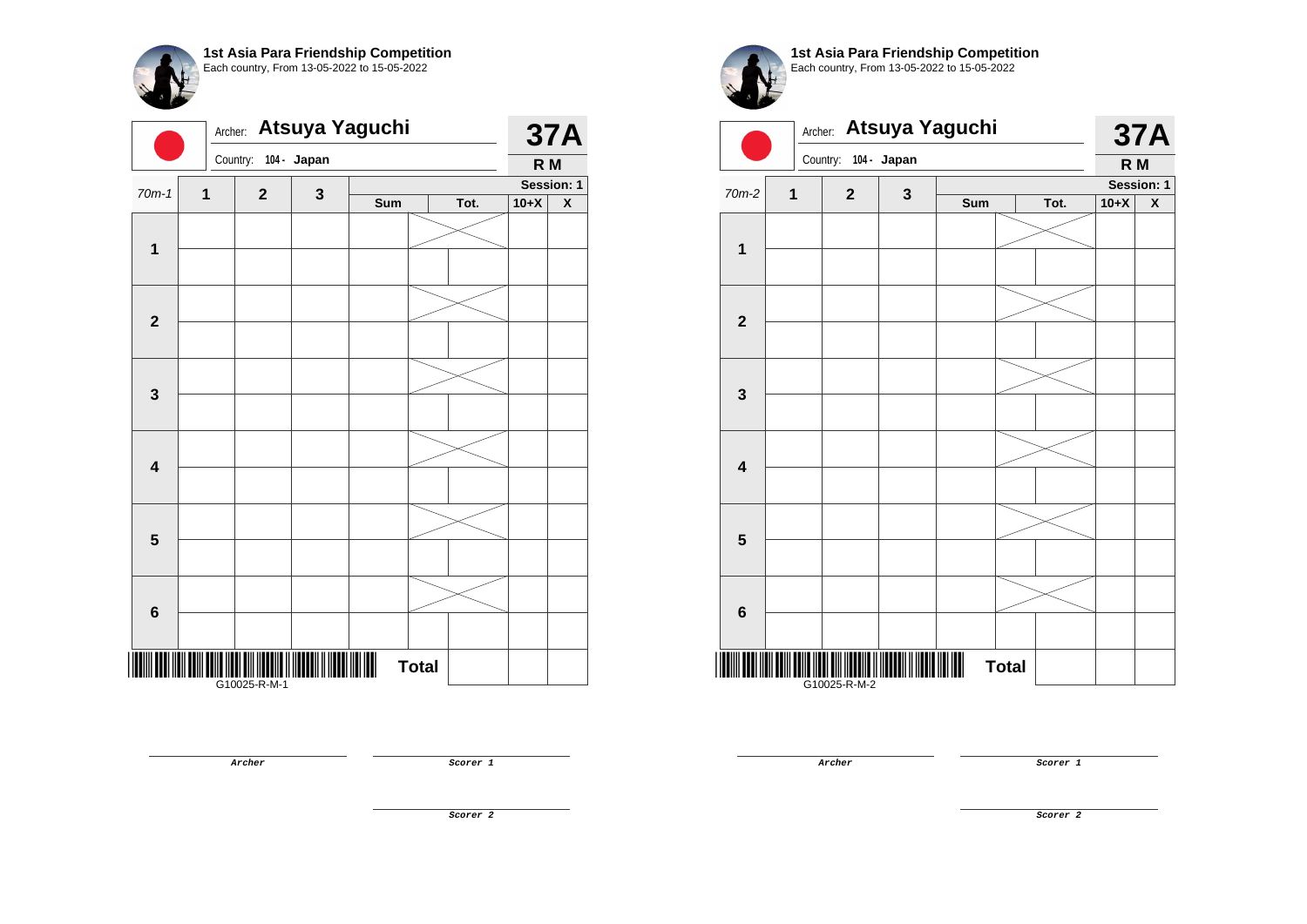|                         | Asako Onodera<br>Archer: |              |             |     |              |      |        | <b>38A</b>              |
|-------------------------|--------------------------|--------------|-------------|-----|--------------|------|--------|-------------------------|
|                         |                          | Country:     | 104 - Japan |     |              |      | R W    |                         |
| $70m-1$                 | 1                        | $\mathbf{2}$ | 3           |     |              |      |        | Session: 1              |
|                         |                          |              |             | Sum |              | Tot. | $10+X$ | $\overline{\textbf{X}}$ |
|                         |                          |              |             |     |              |      |        |                         |
| $\mathbf{1}$            |                          |              |             |     |              |      |        |                         |
|                         |                          |              |             |     |              |      |        |                         |
|                         |                          |              |             |     |              |      |        |                         |
| $\mathbf{2}$            |                          |              |             |     |              |      |        |                         |
|                         |                          |              |             |     |              |      |        |                         |
|                         |                          |              |             |     |              |      |        |                         |
| $\mathbf{3}$            |                          |              |             |     |              |      |        |                         |
|                         |                          |              |             |     |              |      |        |                         |
|                         |                          |              |             |     |              |      |        |                         |
|                         |                          |              |             |     |              |      |        |                         |
| $\overline{\mathbf{4}}$ |                          |              |             |     |              |      |        |                         |
|                         |                          |              |             |     |              |      |        |                         |
|                         |                          |              |             |     |              |      |        |                         |
| $\overline{\mathbf{5}}$ |                          |              |             |     |              |      |        |                         |
|                         |                          |              |             |     |              |      |        |                         |
|                         |                          |              |             |     |              |      |        |                         |
| 6                       |                          |              |             |     |              |      |        |                         |
|                         |                          |              |             |     |              |      |        |                         |
|                         |                          |              |             |     |              |      |        |                         |
| ║                       |                          | G10024-R-W-1 |             |     | <b>Total</b> |      |        |                         |

**Archer Scorer 1** 



**1st Asia Para Friendship Competition** Each country, From 13-05-2022 to 15-05-2022



**Archer Scorer 1**